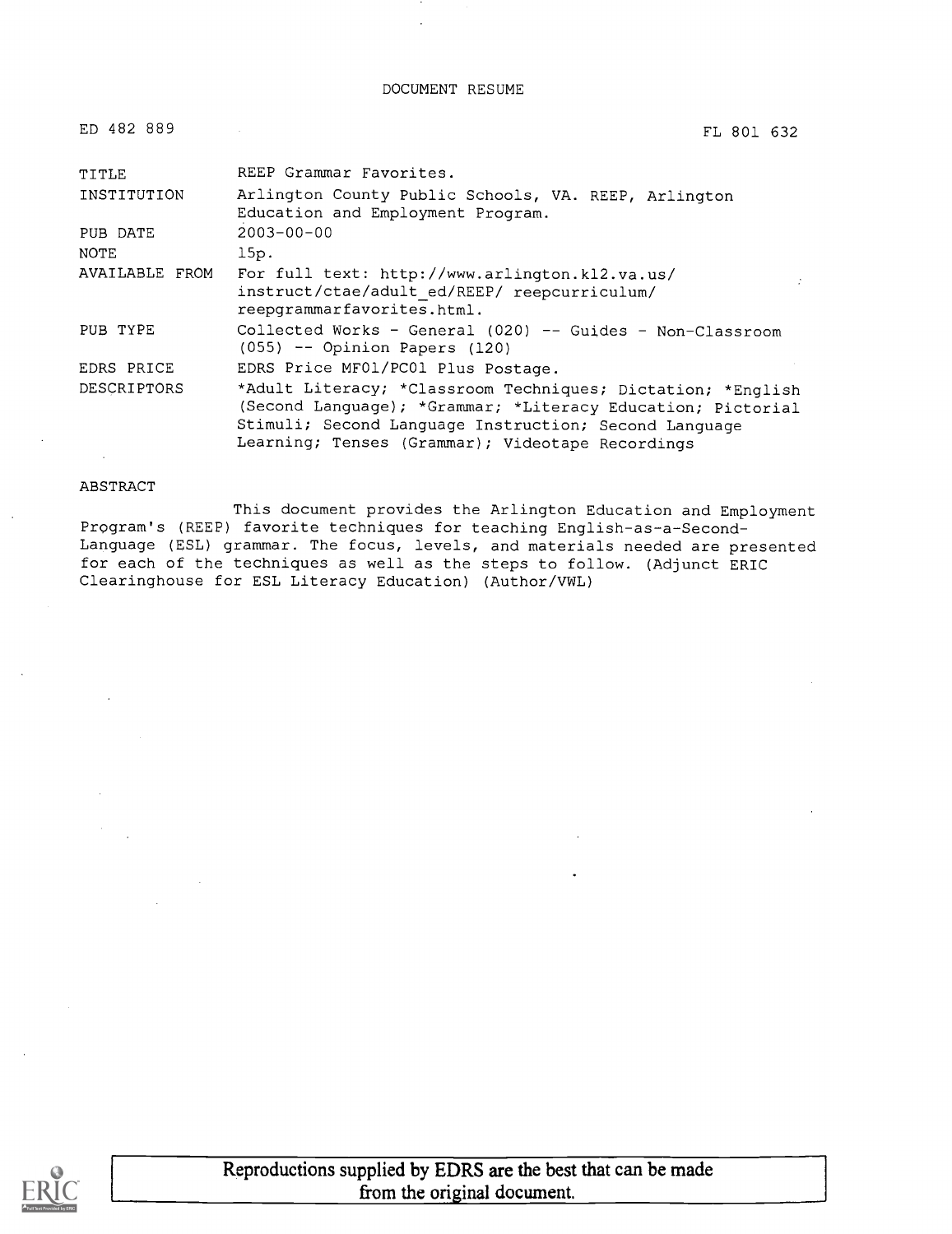## REEP Grammar Favorites

U.S. DEPARTMENT OF EDUCATION<br>
COffice of Educational Research and improvement<br>
EDUCATIONAL RESOURCES INFORMATION<br>
CENTER (ERIC)<br>
CENTER (ERIC)<br>
This document has been reproduced as<br>
received from the person or organization

- 
- O Minor changes have been made to improve reproduction quality.

Points of view or opinions stated in this document do not necessarily represent official OERI position or policy.

PERMISSION TO REPRODUCE AND DISSEMINATE THIS MATERIAL HAS BEEN GRANTED BY

I. Mansoor

1 TO THE EDUCATIONAL RESOURCES INFORMATION CENTER (ERIC)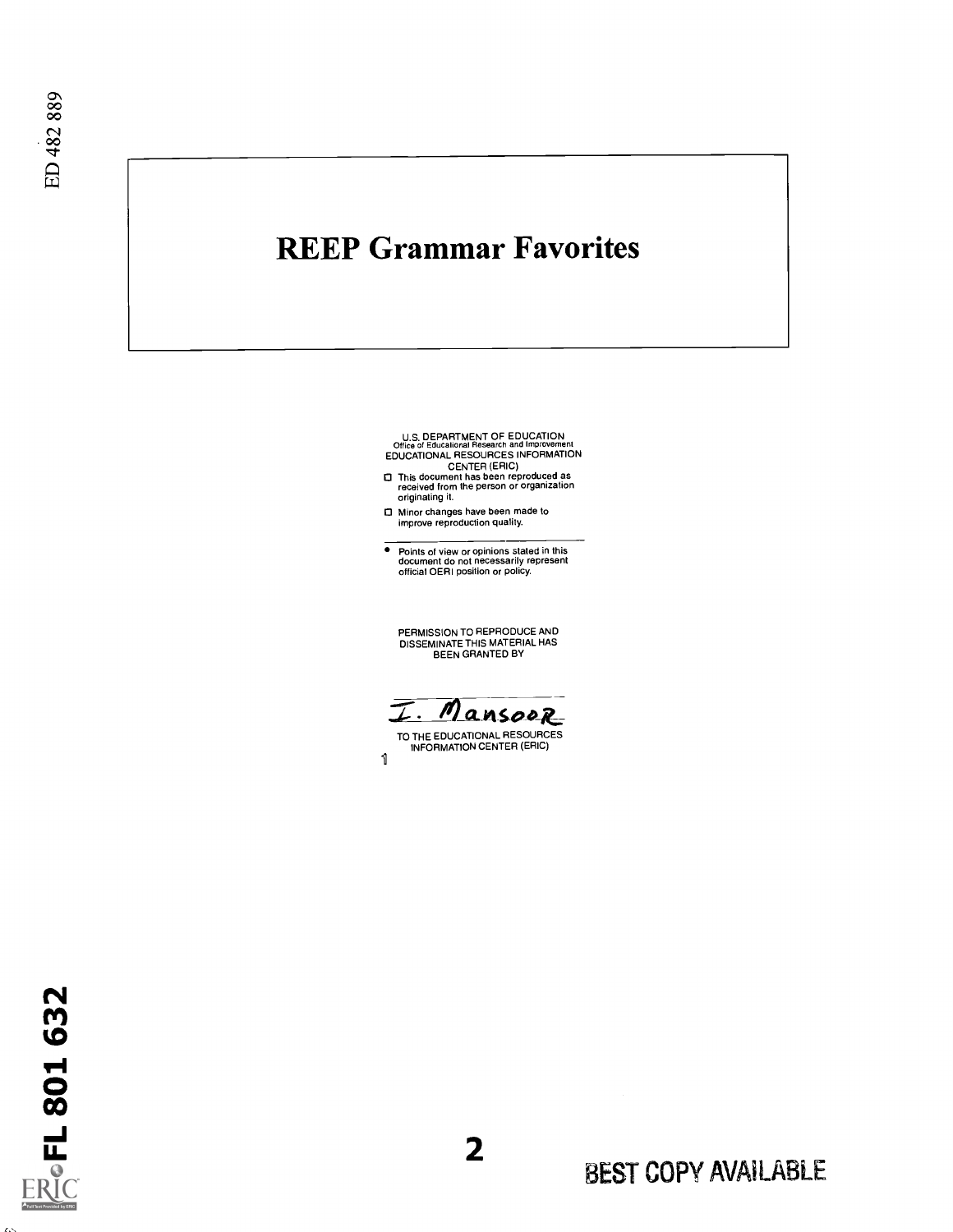## REEP GRAMMAR FAVORITES

Make grammar come alive with these activities and games. Enjoy!

Word Order Scramble Write A Menu Discovery Grammar 2 Bingo 1 Grammar Through Songs Language Experience Activity Sentence Correction Charades English Olympics Bingo 2

Don't Blame Me! Discovery Grammar 1 Two-Picture Story Medicine Cabinet Picture Dictation Tense Review Line Dialog Watching Videos Grammar Review Jeopardy Picture Drawing Word Order Game Messenger Dictation

Word Order Scramble Submitted by: Trish McLaurin

Focus: simple sentence word order Levels: 100-250 Materials: large index cards, tape or magnets

### Steps:

- Elicit nouns and verbs from class and write them on index cards (or have the students write the words on the cards). The words could be related to a lifeskills topic. For example, health words could include various body parts, doctor, hurt, fell, have.
- Distribute cards to small groups and have students make sentences.
- Groups read their sentences to the class and/or post them on the blackboard with tape or magnets.

Or:

- Distribute cards with words with students have learned and practiced.
- Have students put the cards in the correct order.

Back to Top

**Don't Blame Me!** Submitted by: Pat Thurston

Focus: simple past statements, negative statements, and questions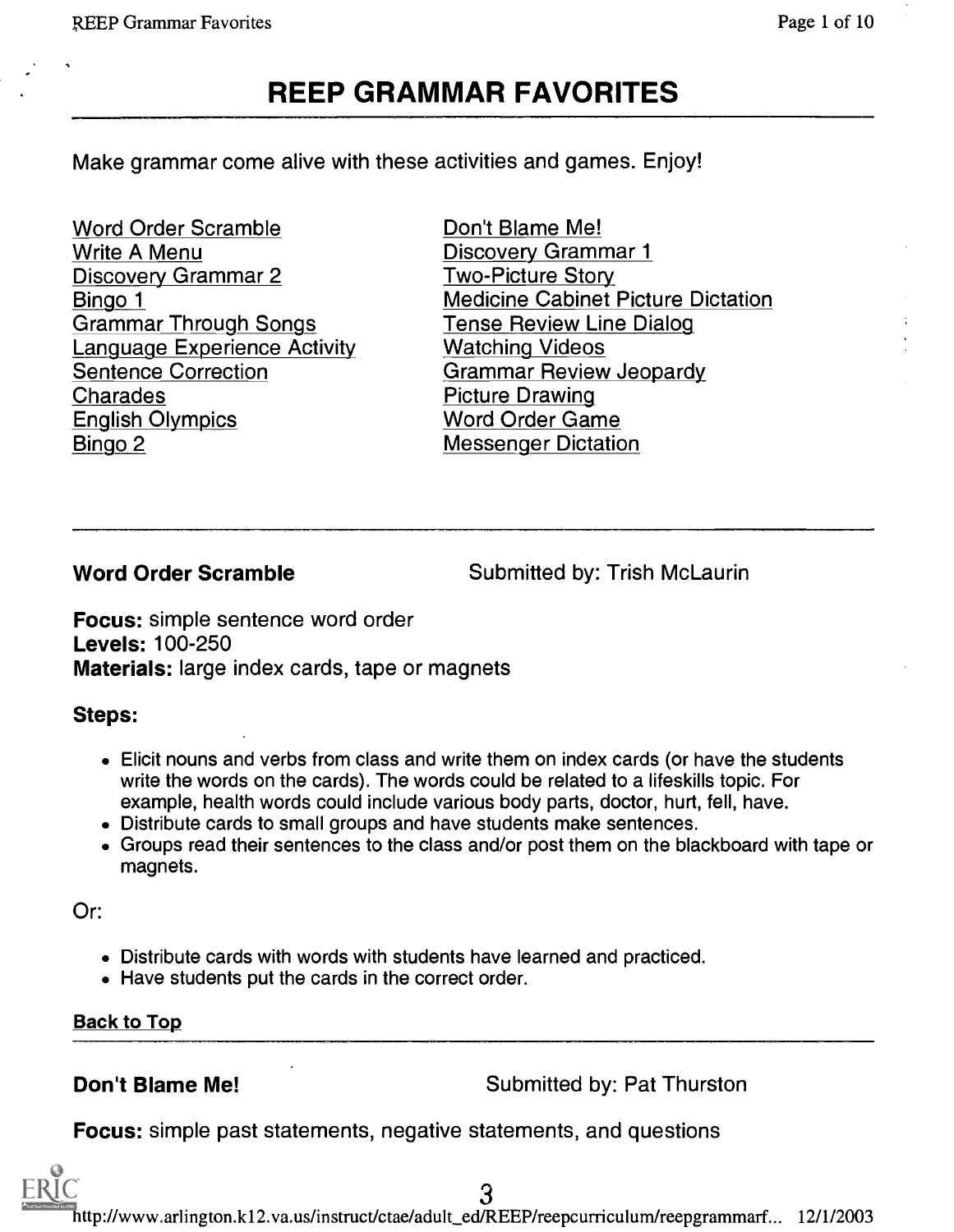### Levels: 400-450

Materials: Index cards. Make enough cards for half the class. Each card should have one question asking for explanation of inappropriate behavior. Example: "Why did you stick gum on my chair?"

### Steps:

- Hand half of the class a question card.
- Follow the instructions for line dialog (see **ESL Techniques**). The answers to the questions should involve denying the inappropriate action and blaming someone else for it, using negative and then positive simple past tense statements. Example: "I didn't stick gum on your chair. Luis stuck gum on your chair."

### Back to Top

Write A Menu **Next** Submitted by: Trish McLaurin

Focus: abbreviated passive, past participle as adjective Levels: 450 plus Materials: assorted menus from area restaurants

Steps:

- Students review menus to identify abbreviated passive (roasted chicken, sauteed in butter)
- Groups then write their own menu using those and other words

Back to Top

**Discovery Grammar 1** Submitted by: Trish McLaurin

Focus: introducing any grammar structure that follows rules (examples: simple past questions, comparative sentences) Level: 150 plus Materials: none

### Steps:

- Have students get in small groups.
- Write three or more examples of the grammar structure on the board.
- Have students look at the examples, deduce some rules about the formation of that structure, and write the rules.
- Circulate and help groups that may be having trouble.
- Groups share their rules and the teacher writes a few more examples.
- Follow-up: Do a practice activity putting the rules to work.

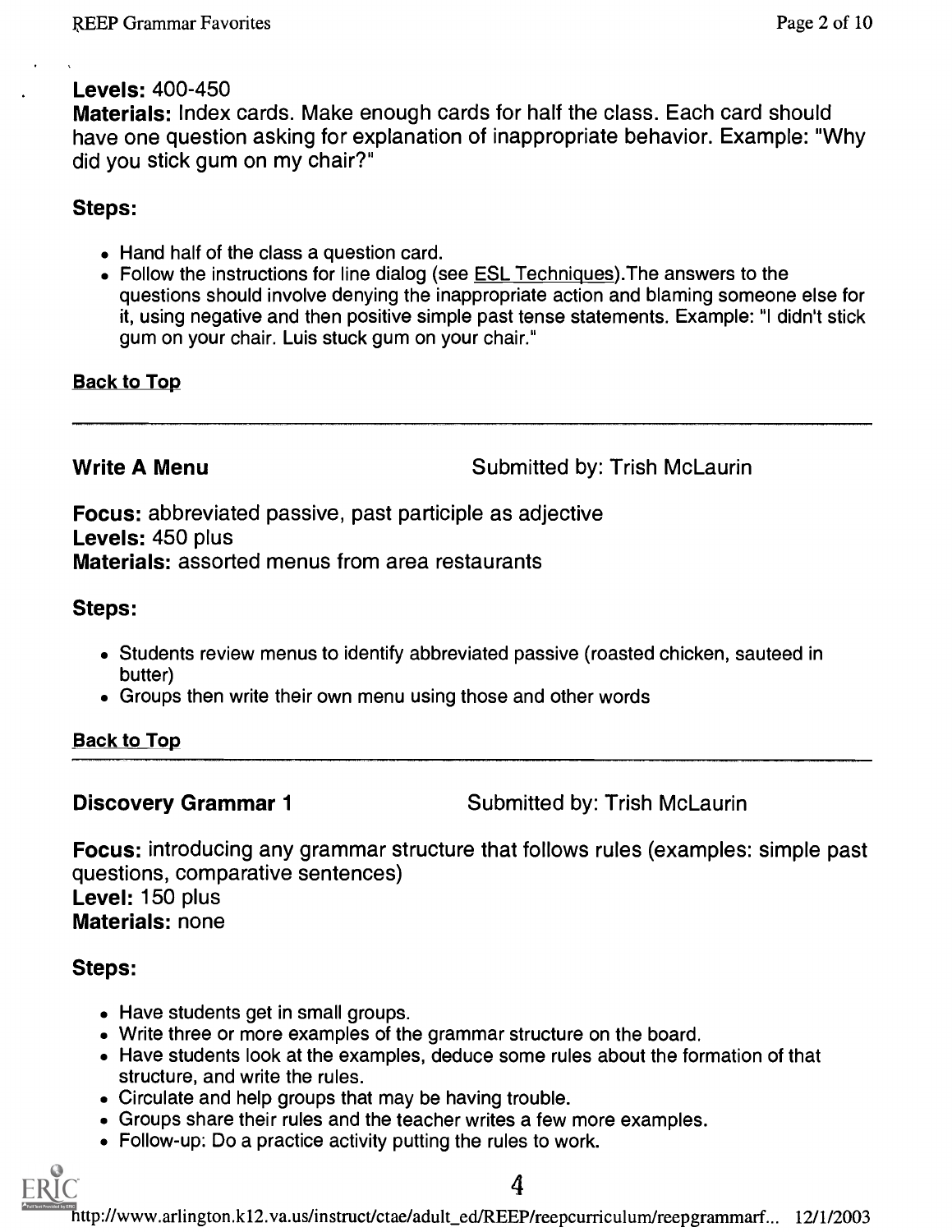Possible examples the teacher could write on the board (comparatives): -An apartment is cheaper than a house. -New York is bigger than Washington, DC. -Luis is taller than Nazmiye.

Possible rules the students could come up with: -Write two things you want to compare. -Between them, write the adjective  $+$  er. -After the adjective, write THAN.

### Back to Top

**Discovery Grammar 2** Submitted by: Melanie Siteki

Focus: introducing any grammatical structure that can be split into two or more different categories (much/many, pronunciation of simple past ED, T, or D; comparatives with more or -er) Level: 150 plus Materials: none

### Steps:

- Teacher draws columns on the board corresponding to the number of categories the students need to learn (example: two columns for how much/how many, three for pronunciation of -ed)
- Teacher chooses vocabulary within the lifeskills unit and begins to write the word in the correct column (examples: apple--how many, coffee--how much)
- Pause and give students a chance to look at the categories and think about the pattern. At this point, do not let students shout out the rule (so everyone has a chance to "discover" it).
- Teacher says words one by one, class says what column it belongs in.
- After a good number of words have been categorized, ask if anyone can explain the rule (s) to the class.
- Practice and assess by having pairs of students draw the columns on their papers. Read out words and have pairs quietly write the word in the correct column. Afterwards, students volunteer to write the words on the board in the correct column.
- Practice more and apply the structure in context.

### **Back to Top**

**Two-Picture Story Submitted by: Christine LeCloux** 

Focus: various grammar structures Level: 250 plus Materials: pictures of people from magazines

### Steps:

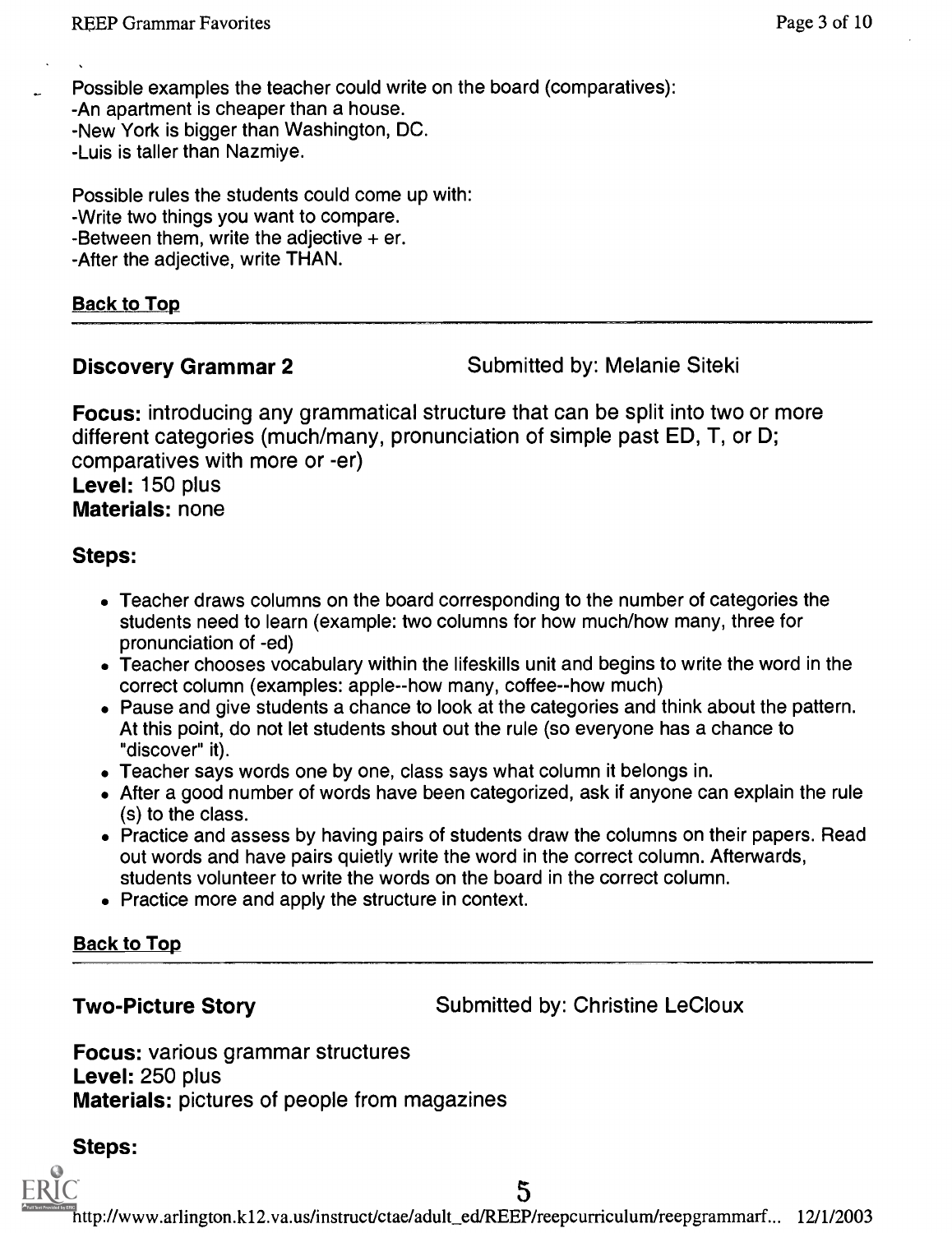- Teacher chooses two pictures and asks the class to think of a connection between them. Teacher writes the beginning of the story on the board, eliciting sentences in a recently studied verb tense.
- Hand pairs of students two pictures of people, face down.
- Tell students to find a connection between the two pictures and write a short story about them. In the story they must use a particular verb tense correctly 3-4 times.
- Students turn over their pictures and begin to write their story.

### **Back to Top**

**Bingo 1** Submitted by: Jan Stoehr

Focus: Questions and Answers--good for listening comprehension with grammar structures

Level: adaptable to different levels Materials: a bingo grid

### Steps:

- Give students a bingo grid with short questions written at the bottom.
- Have students write the questions on the grid in random order.
- Read answers to the questions and have students put Xs on the corresponding questions.
- Variation: Dictate the questions (more difficult)
- Note: The questions and answers should relate to an objective in a particular lifeskills unit (Examples: personal ID questions, job interview questions, questions for the pharmacist).

Back to Top

### **Medicine Cabinet Picture Dictation Submitted by: Melanie Siteki**

Focus: prepositions of location

Level: 100 - 350

Materials: simple drawing of a medicine cabinet with a few medications on the shelves (copies for each pair of students), one copy of the drawing with other medications added on the shelves, overhead and markers.

### Steps:

- Before class, prepare a simple picture of a medicine cabinet with a few medications on the shelves. Make a copy for each pair of students, and one transparency.
- On one copy for yourself, draw more medications on the shelves (choose medications the class has talked about).
- Hand pairs of students copies of the picture. Make sure they understand top shelf, bottom shelf, 1st shelf, 2nd shelf. Have students look at the transparency and tell you

6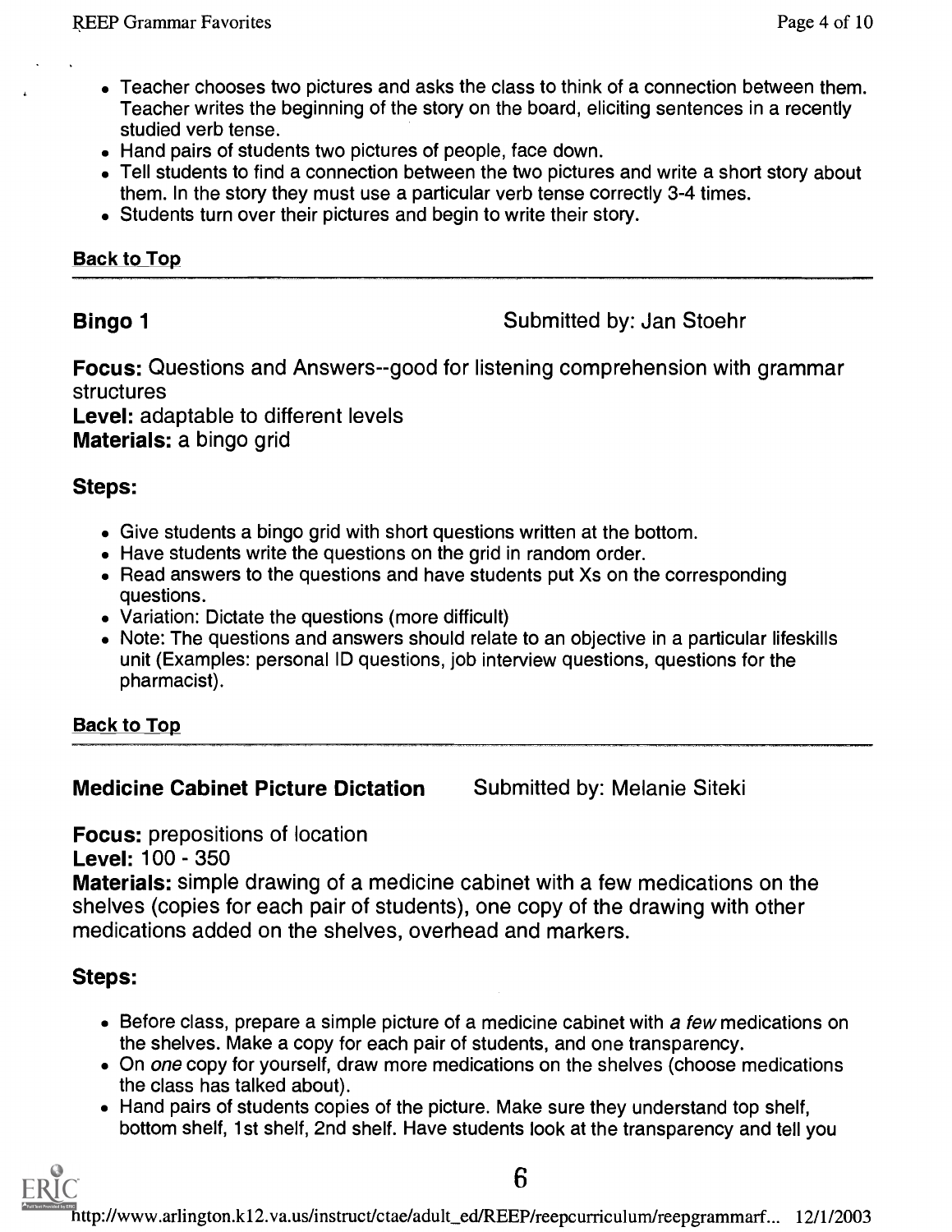where the medications are ("on the top shelf, next to the inhalor").

- Now begin telling them where the other medications are. Demonstrate once on the overhead that they are to listen carefully and draw the medication in the right place. Continue saying where medications are and have students continue putting medications in the right places on their papers.
- Finally, have students compare pictures and go over the location of each medication.
- Follow-up: Have students "call" each other in a medical emergency and direct each other to the medication they need in the medicine cabinet.

### Back to Top

Grammar Through Songs Submitted by: Susan Shome

Focus: any grammar structure found and repeated in a song Level: 350-550 (depends on the song)

Materials: audio cassette player or CD player and audio cassette or CD with a song that features a grammar structure you have been practicing, and other materials such as a listening cloze exercise with the lyrics.

### Steps:

- For any structure that you have practiced and want to reinforce, find a song where that structure is found (and ideally repeated many times in different ways).
- Have students listen for the given structure. At this point you can do a variety of activities, such as a listening cloze exercise, using the songs to reinforce the rhythm of English...

See Using Songs to Teach Grammar in the ESL Classroom for ideas about what songs to use for what grammar structures, and for some web links that take you to song lyrics. Also, Mary Smolenski recommends the lyrics of "I Hope You Dance" by Leeann Womack for practicing simple present tense verbs with a cloze exercise.

### **Back to Top**

**Tense Review Line Dialog Submitted by: Karyn DeParis** 

7

Focus: Review of Verb Tenses Level: 350-550 Materials: Index cards with questions in different tenses

### Steps:

- Make up questions using a variety of verb tenses. Use any verb tenses studied so far. Make enough questions for half the class.
- Follow the instructions for line dialog (see ESL Techniques) and have students ask and answer the questions in the correct tense.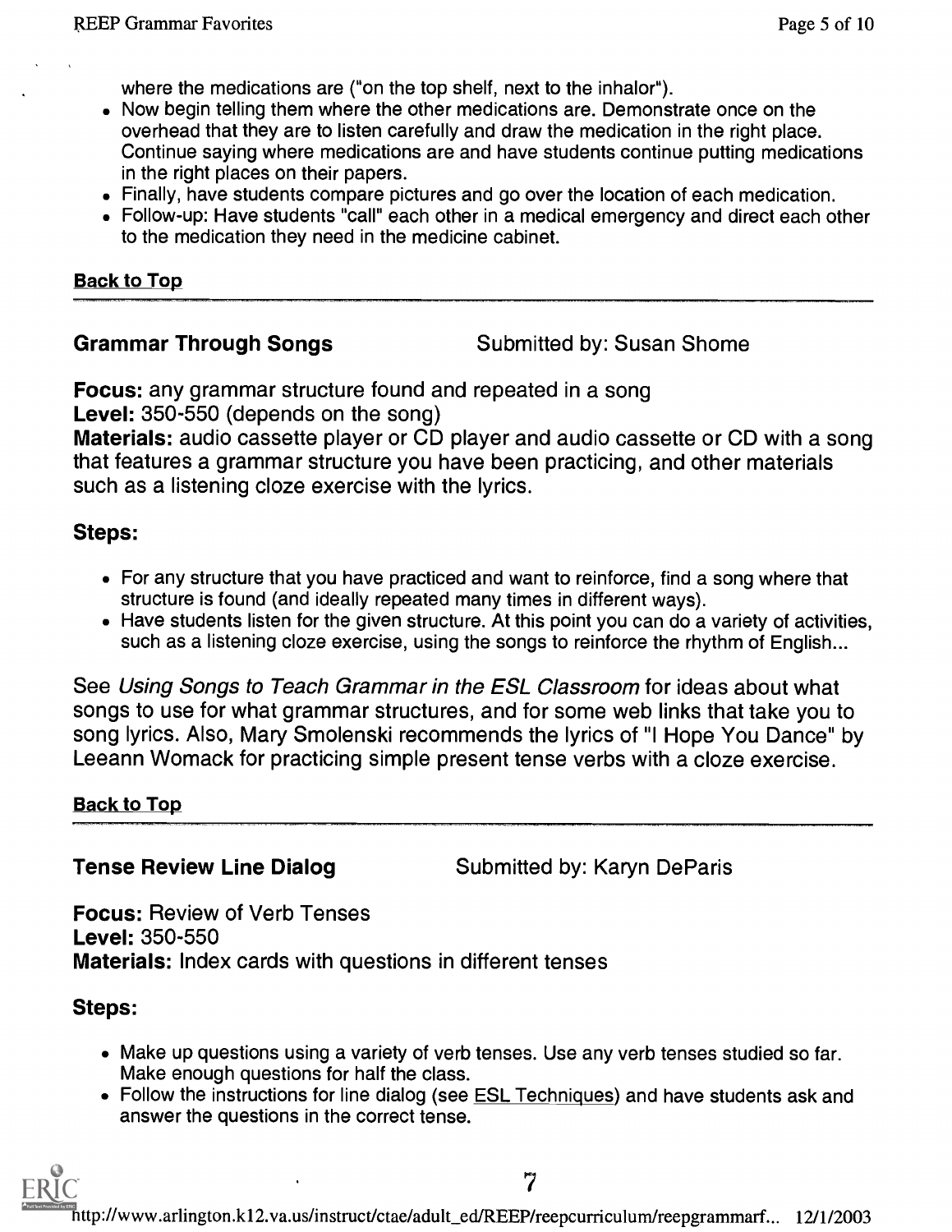### **Back to Top**

### Language Experience Approach Story Submitted by: Melanie Siteki

Focus: simple past tense

Level: any level, especially good for lower levels and literacy skills Materials: blackboard or overhead projector

### Steps:

- Go on a field trip together, have a guest visit your class, celebrate someone's birthday, or plan some other kind of special day.
- The next class period, discuss the special day. What happened? Have students tell you the story and help them if they get stuck. What did they see? Who did they go with? What Metro stop did they get off at? What did they eat? Did they take pictures? As they speak, write their story on the overhead, keeping the students' language as much as possible. The story should be a good length (about half a page), but not too long.
- Read the story to the students and have them read the story to you and to each other.
- Point out, underline, and drill the past tense verbs.
- Ask questions about the story or do written comprehension questions.
- Have students copy the entire story.
- Prepare a cloze worksheet with the same story, with the verbs missing or only the base form of the verbs.
- Have students add the verbs in the simple past tense.
- Follow-up: Have students mime the story while others narrate it in the past.
- Follow-up: Have students draw pictures of different "scenes" in the story and write the sentences under the picture. Compile the pages into a book for the class.

### Back to Top

Watching Videos **Contributed by: John Kinney** 

8

Focus: present continuous and/or past tenses Level: all levels Materials: a video with lots of actions, VCR and TV

### Steps:

- Record a television show, movie, commercial, or news clip.
- Have students say or write what is happening (present continuous) or what happened (past) as it happens on the screen.
- The teacher can also prepare questions in a given verb tense for the students to answer after watching the video.
- Well-chosen videos can be used to practice adjectives, adverbs, prepositions, and a variety of other grammar points.

### **Back to Top**

FRIC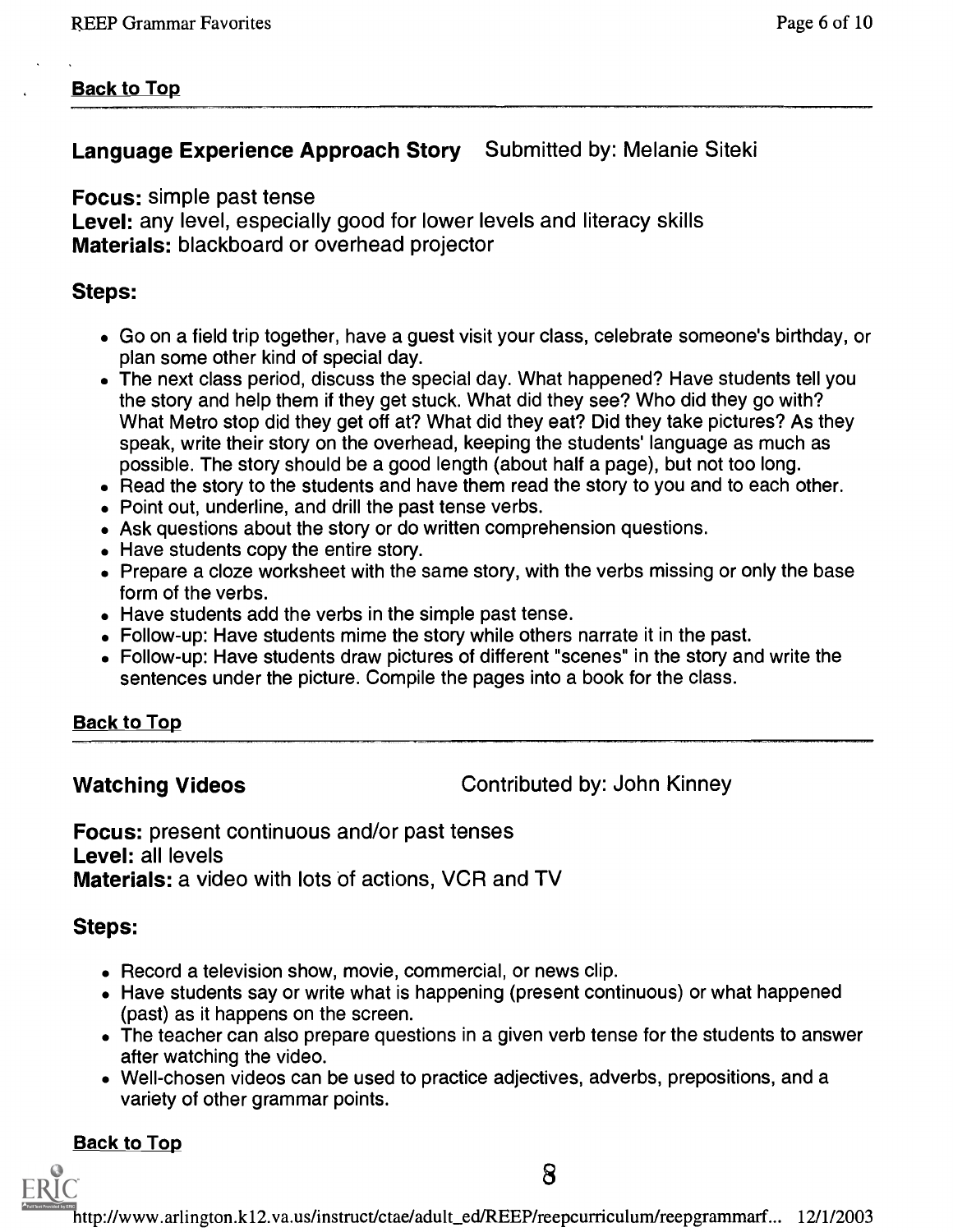Sentence Correction **Contributed by: John Kinney** 

Focus: any grammar point(s) you want to focus on Level: any level Materials: board and chalk, 10 incorrect sentences

### Steps:

- Divide the class into 2 groups.
- Write ten incorrect sentences on the board and number them 1-10.
- One group picks a sentence and tells the other group to correct it.
- If that group corrects the sentence, they receive a point.
- Then the team that just corrected a sentence picks one for the other group, and so on until they correct all the sentences.

Sample Incorrect Sentences for Health:

(for levels 150-300 with a focus on simple present tense in the Health Unit)

- My sister don't have health insurance.
- I no understand my doctor on the phone.
- My friend she doesn't take medicine.
- In my country, people drinks tea with lemon.
- Excuse me, my medical bill wrong.
- Where your daughter has a rash?
- What you recommending for a sore throat?
- My husband doesn't smokes.
- I'm exercising every day.
- I think I pregnant.
- I'm need an appointment today.

### **Back to Top**

### Grammar Review Jeopardy Contributed by: John Kinney

Focus: any grammar point Level: 150 and up Materials: prepared questions using the grammar points you want to practice

### Steps:

- Choose several grammar categories that you want to review (see example below).
- Prepare questions for each category (examples: students have to answer a question,
- change a word, correct a mistake...) Put students in groups
- Have the teams take turns sending a player to choose a category and answer a question.
- Groups get points for each question they answer correctly.



9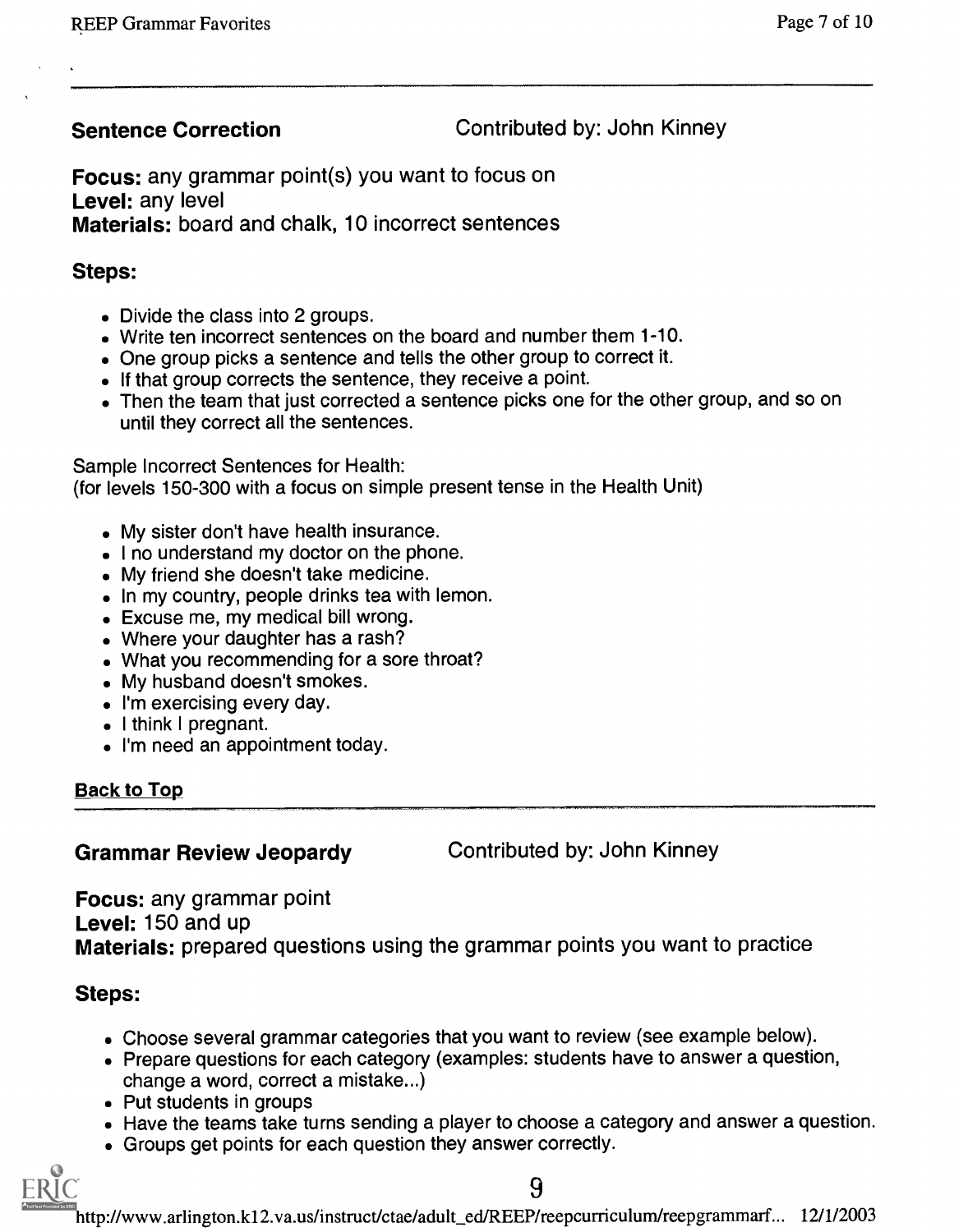100 level questions are easier than 400 level questions.

### Example:

| Present Tense | <b>Future Tense</b> | Prepositions |  |
|---------------|---------------------|--------------|--|
| 100           | 100                 | 100          |  |
| 200           | 200                 | 200          |  |
| 300           | 300                 | 300          |  |
| 400           | 400                 | 400          |  |

### Back to Top

### Charades

Focus: present continuous Level: 100-250 Materials: index cards with verbs

### Steps:

- Give each student an index card with a verb the class knows.
- Students take turns acting out their cards and the rest of the class says what they are doing
- Examples: She is making coffee. He is mailing a letter.

### **Back to Top**

### Picture Drawing

Focus: prepositions of location Level: 150-250 Material: paper and pens

### Steps:

- Students find partners.
- One student draws a picture without showing their partner.
- One student describes his/her picture to partner, who tries to draw it based solely on the instructions. The student should be as specific as possible in describing where things are using prepositions of location (under the table, between two trees, next to the house).
- Students compare pictures to see how similar they are.

### **Back to Top**

**English Olympics** Submitted by: Mary Smolenski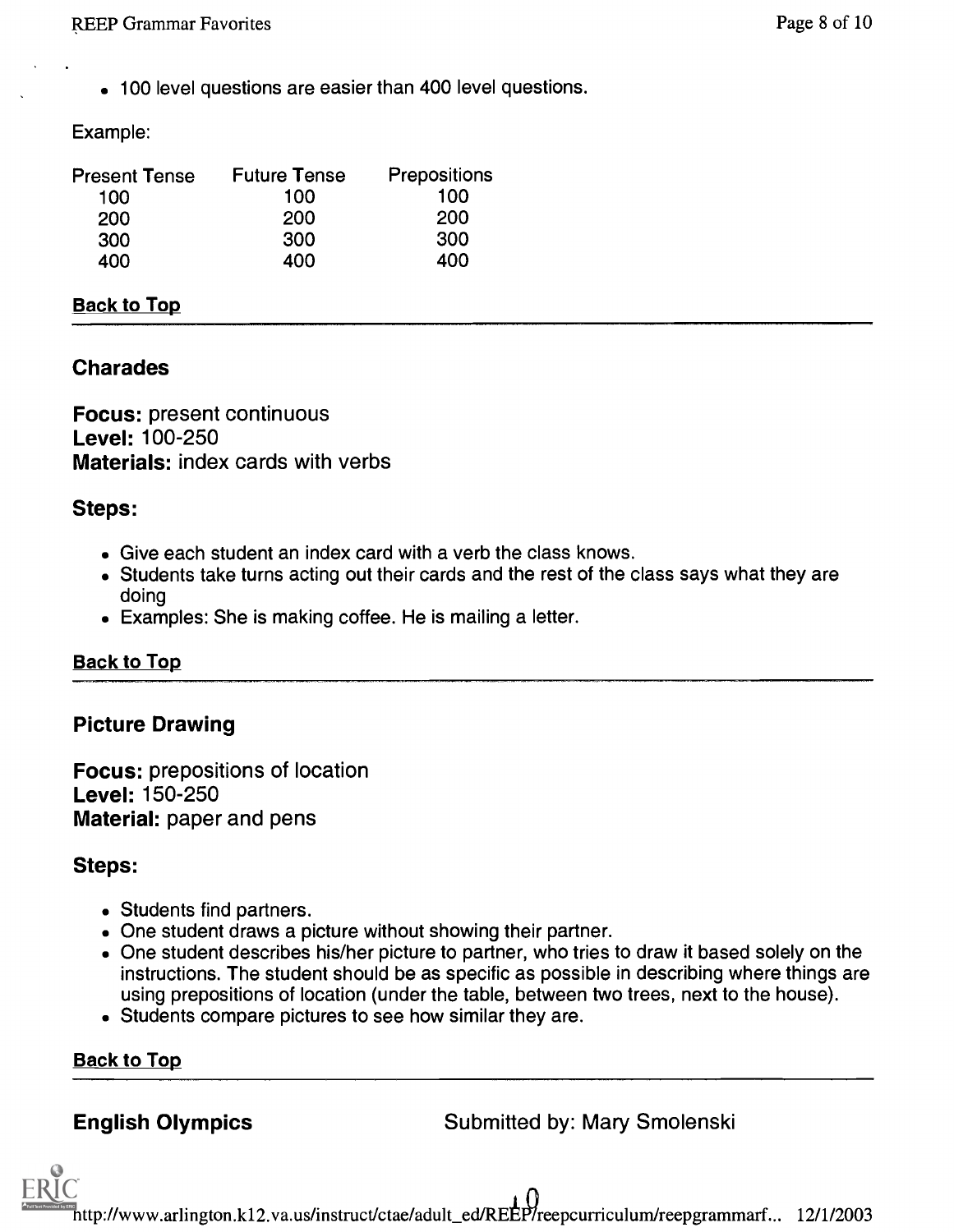Focus: any grammar point you want to practice Level: any level Materials: prepared activities for each "event" of your choosing (see below)

Notes: This is especially fun if you do it while the Summer or Winter Olympics are going on. It also really helps to have a volunteer

### Steps:

- Tell the class that they will be competing in a multi-event competition (like the Pentathalon).
- Divide the class into teams of 5-6 students (you can use the colors of the Olympic rings: red, blue, green, yellow, black as the team names).
- Students compete in a series of events, each practicing a different language skill.
- Ideas for events are operator, editing punctuation, verb tic tac toe, find the errors...
- For written activities, each team member gets a copy of the activity, but the team can only hand in one paper.
- Accuracy is more important than speed, but time is the tie breaker if necessary.
- Points are awarded for 1st (3 points), 2nd (2 points), and 3rd (1 point) teams. They receive gold, silver and bronze medals.

**Back to Top** 

**Bingo 2** Submitted by: Mary Smolenski

Focus: irregular past tense verbs (but can be adapted to different grammar structures)

Level: 150-350

Materials: blank bingo cards and lists of irregular past tense verbs

Steps:

- Using a list of irregular verbs, groups of students or individual students fill in blank bingo sheets with irregular past tense verbs.
- The teacher or a student calls out verbs one by one in the present tense.
- Students must find the past tense on their sheets and mark it.
- Repeat until someone has a row of verbs marked--Bingo

**Back to Top** 

Word Order Game Submitted by: Mary Smolenski

Focus: word order

Level: 300 or higher

Materials: white and colored index cards. Use one color for nouns, one for verbs, one for adjectives, one for time (yesterday, in the morning, at night...), and one for

 $\prod_{n\in\mathbb{N}}$ http://www.arlington.k12.va.us/instruct/ctae/adult\_ed/REEP/reepcurriculum/reepgrammarf... 12/1/2003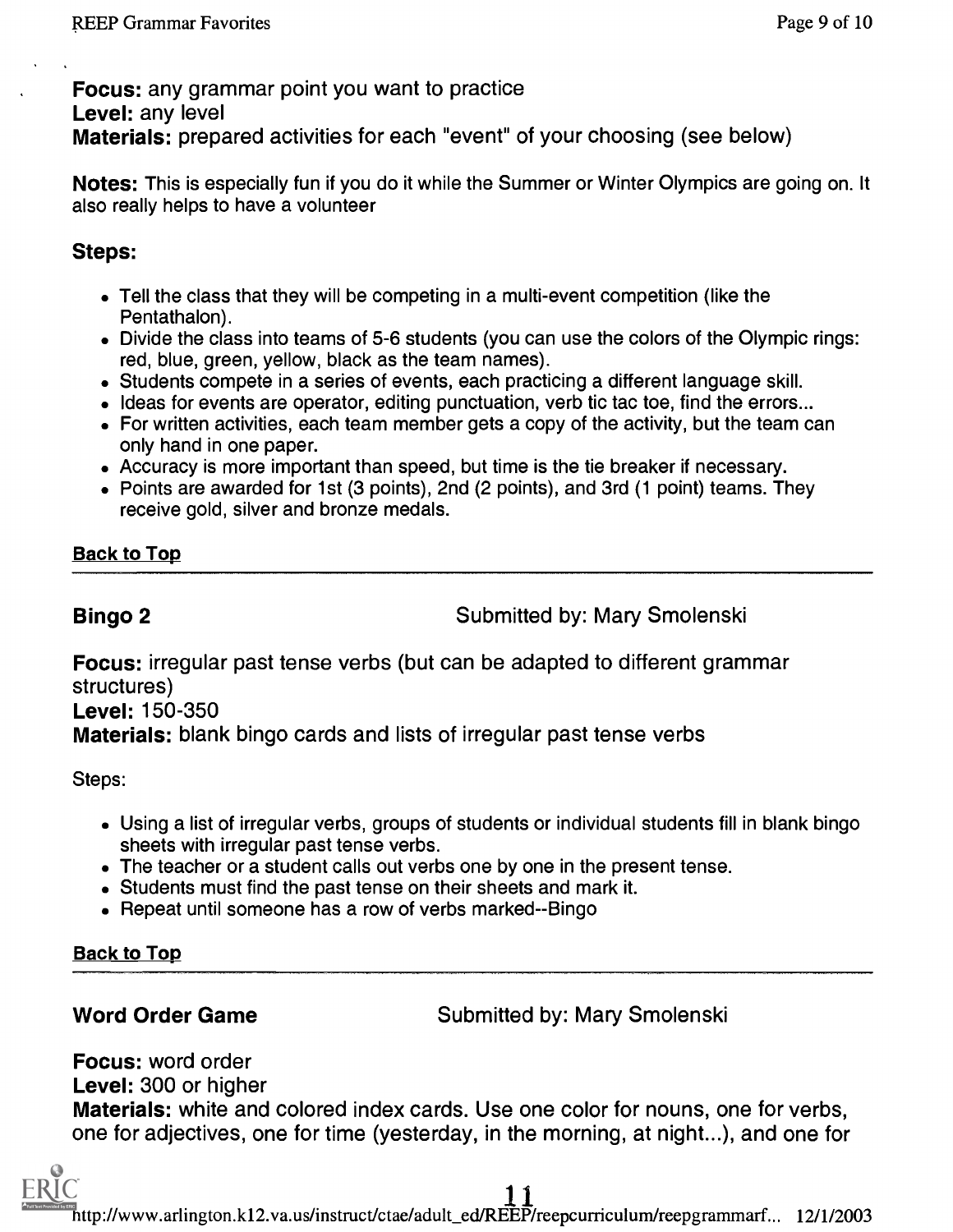place (at school, in the parking lot...).

### Steps:

- Divide the class into groups of 4-5 students.
- Give each group a handful of cards from each of the 5 categories.
- Working toegether, the groups create sentences with a minumum of 4-5 words. The students can use the nouns, verbs, etc. on their cards OR ANY noun/verb that they think of. One person in the group writes the sentences down. Prizes are given for the groups with the most sentences over the minimum number of words and for the longest sentence. Once they realize they can use any combination of nouns, verbs, adjectives, etc., they really create a lot of sentences and are surprised by how many sentences they have written.

**Back to Top** 

**Messenger Dictation Submitted by: Karyn DeParis** 

Focus: verb tense review Level: 300 and up Materials: several copies of a list of sentences using a variety of verb tenses

### Steps:

- Divide the class into groups of 4-5 students.
- Post the sentences in different places for each group.
- The teacher calls out a verb tense.
- One student from each group goes to the sentences and finds the one using the tense the teacher called out.
- The "messengers" go back to their groups and dictate the sentences.
- Have students compare their sentences with their peers'.
- Write the sentences on the board or overhead in the order you called them in, have students check their work, and explain anything that is unclear.

**Back to Top** Grammar Home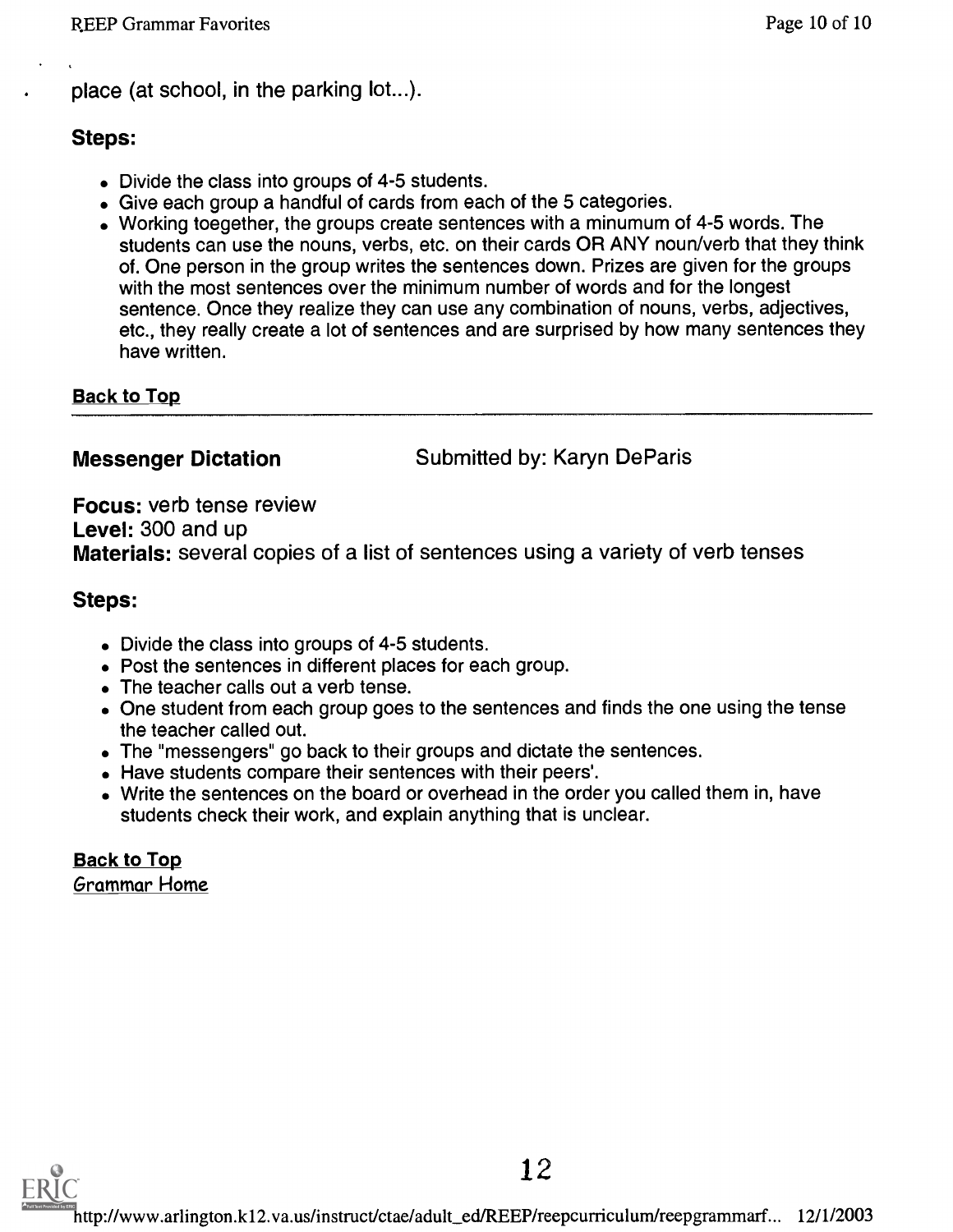REEP Level Descriptions (To explain appropriate levels for REEP GRAMMAR Favorites):

100 (Low Beginning): Has minimal oral and literacy skills, if any. A native English speaker used to dealing with limited English proficient (LEP) speakers can rarely communicate with a person at this level, except through gestures.

### Correlations:

Speaking/Listening: REEP Skill Level 1; NRS Beginning ESL Literacy; SPL 0, I, II; BEST Short Form Placement Scores 0-12

Writing: REEP Skill Level 1; NRS Beginning ESL Literacy; CASAS Level A Reading: REEP Skill Level 1; CASAS Level A.

150 (Beginning): Can satisfy limited oral and literacy survival needs. A native speaker used to dealing with LEP speakers will have difficulty communicating with a person at this level.

### Correlations:

Speaking/Listening: REEP Skill Level 1; NRS Beginning ESL; SPL I, II, Ill; BEST Short Form Placement Scores 0-18

Writing: REEP Rubric 1; REEP Skill Level 2; NRS Beginning ESL; CASAS Level A

Reading: REEP Skill Level 2; CASAS Level B.

200 (High Beginning Oral/Beginning Literacy): Can orally satisfy basic survival needs and very routine social demands, but has very limited literacy skills. A native speaker used to dealing with LEP speakers will have some difficulty communicating with a person at this level.

Correlations:

Speaking/Listening: REEP Skill Level 2; NRS Low Intermediate ESL; SPL III, IV; BEST Short Form Placement Scores 16-24

Writing: REEP Rubric 1; REEP Skill Level 2; NRS Beginning ESL; CASAS Level A.

Reading: REEP Skill Level 2; CASAS Level A.

250 (High Beginning): Can satisfy some oral and written survival needs and very routine social demands. A native speaker used to dealing with LEP speakers will have some difficulty communicating with a person at this level.

Correlations:

Speaking/Listening: REEP Skill Level 2; NRS Low Intermediate ESL; SPL Ill, IV; BEST Short Form Placement Scores 16-24

Writing: REEP Rubric 2; REEP Skill Level 3; NRS Beginning ESL; CASAS Level A.

Reading: REEP Skill Level 3; CASAS Level B.

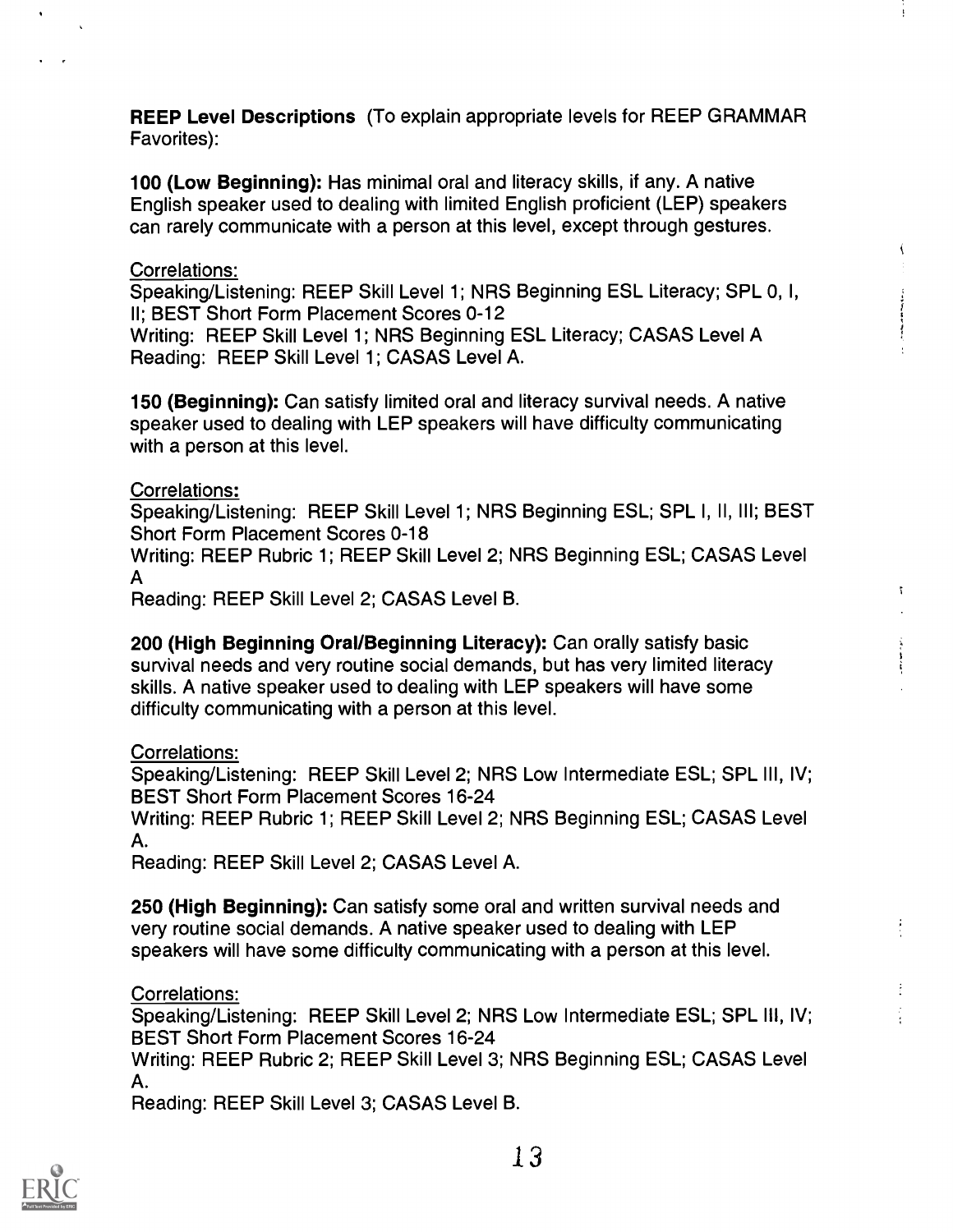300 (High Intermediate Oral/High Beginning Literacy): Can orally satisfy survival, social, and work demands, but has limited literacy skills. A native speaker not used to dealing with LEP speakers will have some difficulty communicating with a person at this level.

### Correlations:

Speaking/Listening: REEP Skill Level 4; NRS High Intermediate ESL; SPL V, VI; BEST Short Form Placement Scores 27-33

Writing: REEP Rubric 2; REEP Skill Level 2; NRS Beginning ESL; CASAS Level A.

Reading: REEP Skill Level 2; CASAS Level B.

350 (Intermediate): Can satisfy most oral and literacy survival needs and some social and work demands. A native speaker used to dealing with LEP speakers will be able to communicate with a person at this level on familiar topics with little difficulty and effort.

### Correlations:

Speaking/Listening: REEP Skill Level 3; NRS Low Intermediate ESL; SPL IV, V; BEST Short Form Placement Scores 23-29

Writing: REEP Rubric 3; REEP Skill Level 4; NRS Low Intermediate ESL; CASAS Level B.

Reading: REEP Skill Level 4; CASAS Level B.

400 (High Intermediate to Advanced Oral \ (Low) Intermediate Literacy): Can satisfy most oral survival, social, and work demands; can satisfy most literacy survival needs, but has difficulty with social and work demands. A native speaker not used to dealing with LEP speakers will be able to communicate with a person at this level on familiar topics, but with some difficulty and effort.

Correlations:

Speaking/Listening: REEP Skill Level 5; NRS Low Advanced ESL; SPL VI, VII; BEST Short Form Placement Scores 29+ Writing: REEP Rubric 3; REEP Skill Level 4; NRS Low Intermediate ESL; CASAS Level B. Reading: REEP Skill Level 4: CASAS Level B.

450 (High Intermediate): Can satisfy most oral and literacy survival needs and a majority of social and work demands. A native speaker not used to dealing with LEP speakers will be able to communicate with a person at this level on familiar topics, but with some difficulty and effort.

### Correlations:

 $\epsilon_{\rm{max}}$ 

Speaking/Listening: REEP Skill Level 5; NRS Low Advanced ESL; SPL VI, VII; BEST Short Form Placement Scores 29-33 Writing: REEP Rubric 4; REEP Skill Level 5; NRS High Intermediate ESL;



14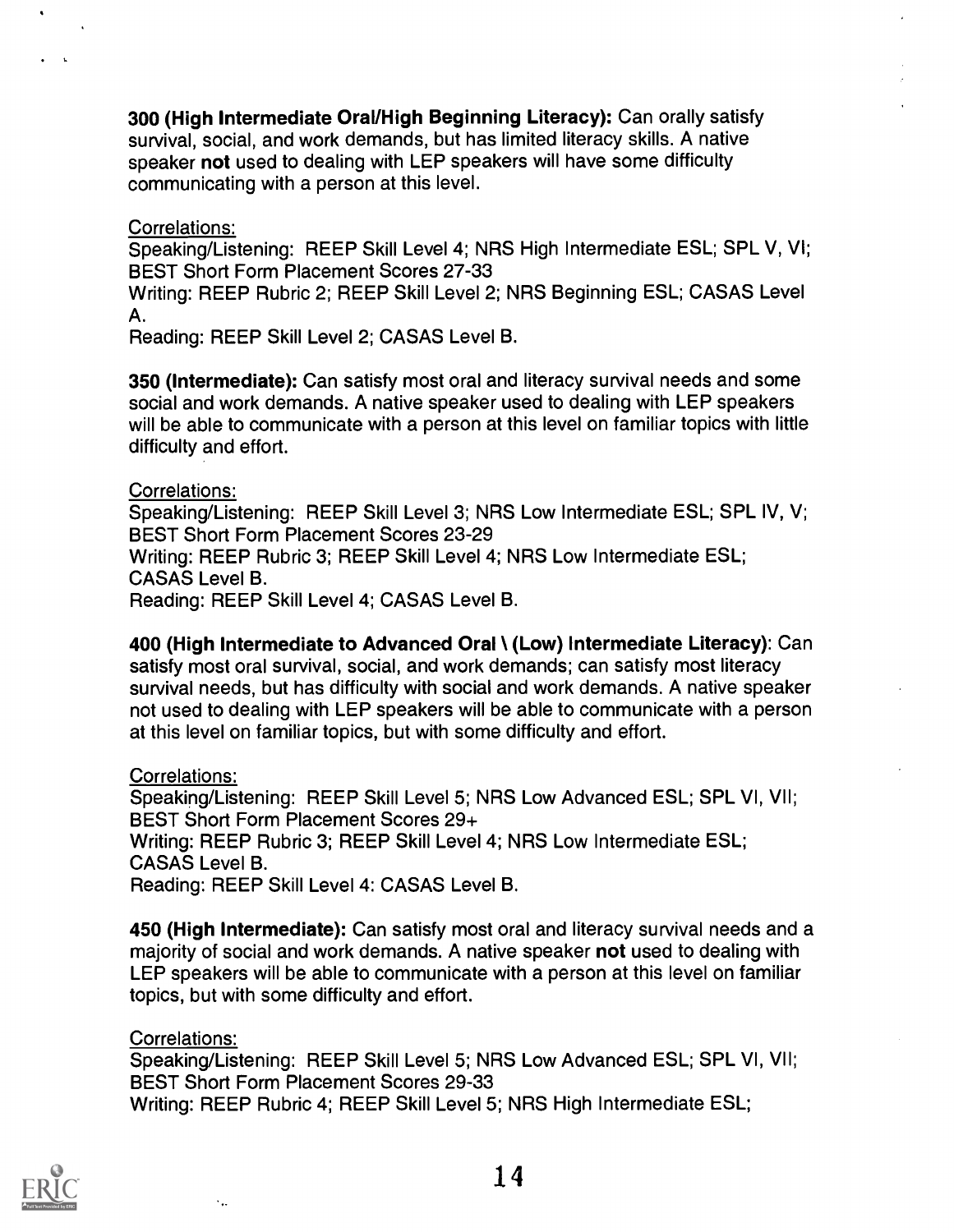### CASAS Level B.

Reading: REEP Skill Level 5; CASAS Level C.

550 (Advanced): Has effective oral and literacy skills in survival and social situations as well as familiar and unfamiliar work situations. A native speaker not used to dealing with LEP speakers can communicate with a person at this level on most topics.

### Correlations:

Speaking/Listening: REEP Skill Level 6; NRS High Advanced ESL; SPL VI, VII; BEST Short Form Placement Scores 31-37

Writing: REEP Rubric 5; REEP Skill Level 6; NRS Low Advanced ESL; CASAS Level C.

Reading: REEP Skill Level 6; CASAS Level C.

EXIT: Has effective oral and literacy skills in survival, social, and work situations. A native English speaker not used to dealing with limited English speakers can communicate with a person at this level.

### Correlations:

Speaking/Listening: SPL VIII+; BEST Short Form Placement Scores 38-40 Writing: REEP Rubric 6; NRS High Advanced ESL; CASAS Level D Reading: CASAS Level D.

(adapted from http://www.arlington.k12.va.us/instruct/ctae/adult\_ed/REEP/reepcurriculum/gener aldescriptions.html )